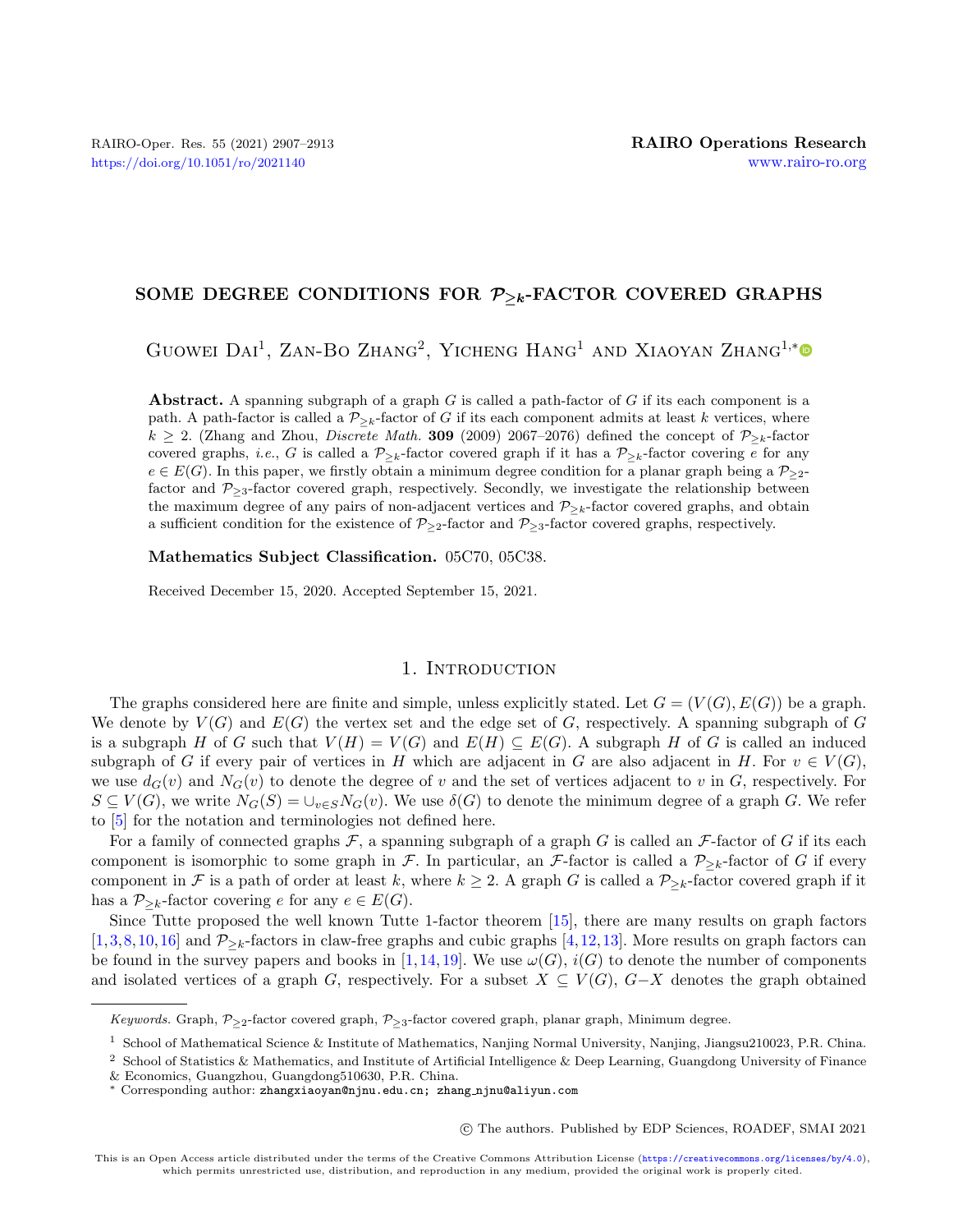from  $G$  by deleting all the vertices of  $X$ . Akiyama, Avis and Era [\[2\]](#page-6-12) proved the following theorem, which is a criterion for a graph to have a  $P_{\geq 2}$ -factor.

**Theorem 1.1.** (Akiyama et al. [\[1\]](#page-6-2)) A graph G has a  $\mathcal{P}_{\geq 2}$ -factor if and only if  $i(G-X) \leq 2|X|$  for all  $X \subseteq$  $V(G).$ 

By introducing the concept of a sun, Kaneko [\[9\]](#page-6-13) gave a criterion for a graph with a  $P_{>3}$ -factor. Recently, a simpler proof for Kaneko's theorem  $[9]$  was presented by Kano *et al.* [\[11\]](#page-6-14).

A graph H is called factor-critical if  $H-\{v\}$  has a 1-factor for each  $v \in V(H)$ . Let H be a factor-critical graph and  $V(H) = \{v_1, v_2, \ldots, v_n\}$ . By adding new vertices  $\{u_1, u_2, \ldots, u_n\}$  together with new edges  $\{v_i u_i : 1 \le i \le n\}$ to H, the resulting graph is called a sun. Note that, according to Kaneko [\[9\]](#page-6-13), we regard  $K_1$  and  $K_2$  also as a sun, respectively. Usually, the suns other than  $K_1$  are called big suns. It is called a sun component of  $G-X$  if the component of  $G-X$  is isomorphic to a sun. We denote by  $sun(G-X)$  the number of sun components in  $G-X.$ 

**Theorem 1.2.** (Kaneko [\[9\]](#page-6-13)) A graph G has a  $\mathcal{P}_{\geq 3}$ -factor if and only if  $\sup(G-X) \leq 2|X|$  for all  $X \subseteq V(G)$ .

Zhang and Zhou [\[20\]](#page-6-15) proposed the concept of path-factor covered graph, which is a generalization of matching cover. They also obtained a characterization for  $\mathcal{P}_{\geq 2}$ -factor and  $\mathcal{P}_{\geq 3}$ -factor covered graphs, respectively.

<span id="page-1-1"></span>**Theorem 1.3.** (Zhang and Zhou [\[20\]](#page-6-15)) Let G be a connected graph. Then G is a  $P_{\geq 2}$ -factor covered graph if and only if  $i(G-S) \leq 2|S| - \varepsilon_1(S)$  for all  $S \subseteq V(G)$ , where  $\varepsilon_1(S)$  is defined by

> $\varepsilon_1(S) =$  $\sqrt{ }$  $\int$  $\overline{\mathcal{L}}$ 2 if  $S \neq \emptyset$  and S is not an independent set;  $1$  if S is a nonempty independent set and there exists a nontrivial component of G-S;  $0$  otherwise.

<span id="page-1-0"></span>**Theorem 1.4.** (Zhang and Zhou [\[20\]](#page-6-15)) Let G be a connected graph. Then G is a  $\mathcal{P}_{\geq 3}$ -factor covered graph if and only if  $sun(G-S) \leq 2|S|-\varepsilon_2(S)$  for all  $S \subseteq V(G)$ , where  $\varepsilon_2(S)$  is defined by

$$
\varepsilon_2(S) = \begin{cases}\n2 & \text{if } S \neq \emptyset \text{ and } S \text{ is not an independent set;} \\
1 & \text{if } S \text{ is a nonempty independent set and there exists a non-sum component of } G-S; \\
0 & \text{otherwise.}\n\end{cases}
$$

For a connected graph G, its *isolated toughness*, denoted by  $I_t(G)$ , was first introduced by Yang *et al.* [\[18\]](#page-6-16) as follows. If G is complete, then  $I_t(G) = +\infty$ ; otherwise,

$$
I_t(G) = \min\left\{\frac{|S|}{i(G-S)} : S \subseteq V(G), i(G-S) \ge 2\right\}.
$$

The binding number is introduced by Woodall [\[17\]](#page-6-17) and defined as

$$
bind(G) = min \left\{ \frac{|N_G(S)|}{|S|} : \emptyset \neq S \subseteq V(G), N_G(S) \neq V(G) \right\}.
$$

Recently, Zhou [\[21\]](#page-6-18) and Dai [\[7\]](#page-6-19) obtained some classes of  $P_{\geq 2}$ -factor covered graphs, respectively.

**Theorem 1.5.** (Zhou [\[21\]](#page-6-18)) Let G be a connected graph. Then G is a  $P_{\geq 2}$ -factor covered graph if bind(G)  $> 2/3$ .

**Theorem 1.6.** (Dai [\[7\]](#page-6-19)) Let G be a connected graph of order at least two. Then G is a  $P_{\geq 2}$ -factor covered graph if one the following holds: (i) G is claw-free and  $\delta(G) \geq 2$ ; (ii)  $I_t(G) > 2/3$ .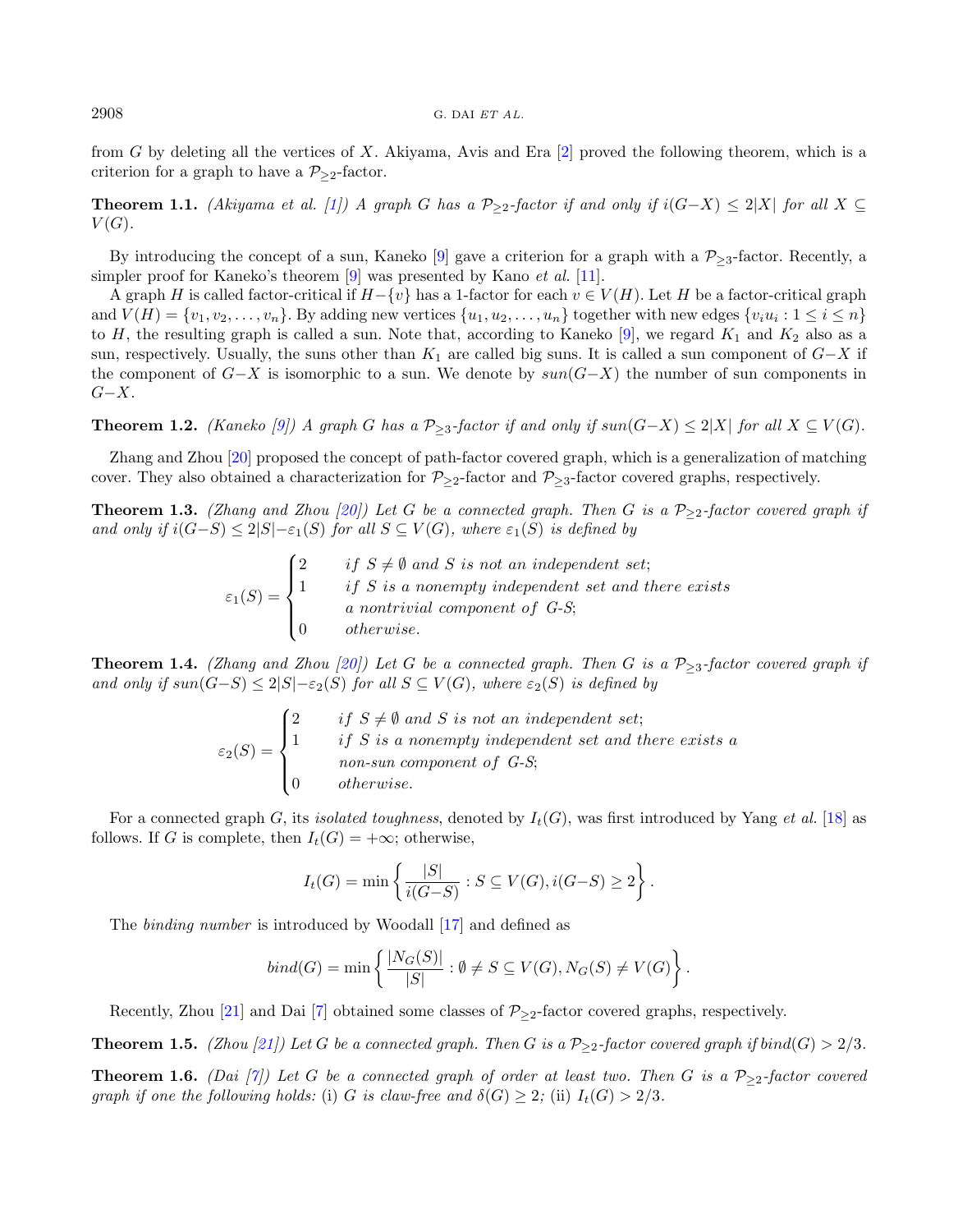For a connected graph G, its toughness, denoted by  $t(G)$ , was first introduced by Chvátal [\[6\]](#page-6-20) as follows. If G is complete, then  $t(G) = +\infty$ ; otherwise,

$$
t(G) = \min\left\{\frac{|S|}{\omega(G-S)} : S \subseteq V(G), \omega(G-S) \ge 2\right\}.
$$

Using Theorem [1.4,](#page-1-0) Zhou *et al.* [\[22\]](#page-6-21) and Dai [\[7\]](#page-6-19) obtained some classes of  $P_{\geq 3}$ -factor covered graphs, respectively.

**Theorem 1.7.** (Zhou et al. [\[22\]](#page-6-21), Zhou [\[21\]](#page-6-18)) Let G be a connected graph of order at least three. Then G is a  $\mathcal{P}_{\geq 3}$ -factor covered graph if one the following holds: (i) bind(G)  $\geq 3/2$ ; (ii)  $t(G) > 2/3$ ; (iii)  $I_t(G) > 5/3$ ; (iv) G is r-regular where  $r > 2$ .

**Theorem 1.8.** (Dai [\[7\]](#page-6-19)) Let G be a connected graph of order at least three. Then G is a  $P_{\geq 3}$ -factor covered graph if one the following holds: (i) G is claw-free and  $\delta(G) \geq 3$ ; (ii) G is a 3-connected planar graph.

In this paper, we proceed to investigate  $P_{\geq k}$ -factor covered graphs. We respectively obtain two special classes of  $\mathcal{P}_{\geq 2}$  $\mathcal{P}_{\geq 2}$  $\mathcal{P}_{\geq 2}$ -factor covered graphs and  $\mathcal{P}_{\geq 3}$ -factor covered graphs. Our main results will be shown in Sections 2 and [3,](#page-4-0) respectively.

## 2. MINIMUM DEGREE FOR  $P_{\geq k}$ -FACTOR COVERED PLANAR GRAPHS

<span id="page-2-0"></span>In this section, we study the relationship between planar graphs and  $\mathcal{P}_{\geq k}$ -factor covered graphs, and obtain a minimum degree condition for a planar graph being a  $P_{\geq 2}$ -factor and  $P_{\geq 3}$ -factor covered graph, respectively.

To prove our results, we will use an important lemma as following.

<span id="page-2-2"></span>**Lemma 2.1.** [\[5\]](#page-6-0) Let  $G$  be a connected planar graph with at least three vertices. If  $G$  does not contain triangles, then  $|E(G)| \leq 2|G| - 4$ .

<span id="page-2-4"></span>**Theorem 2.2.** Let G be a connected planar graph of order at least two. If  $\delta(G) \geq 3$ , then G is a  $\mathcal{P}_{\geq 2}$ -factor covered graph.

*Proof.* Suppose G is not a  $P_{\geq 2}$ -factor covered graph. By Theorem [1.3,](#page-1-1) there exists a subset  $S \subseteq V(G)$  such that  $i(G-S) > 2|S|-\varepsilon_1(S)$ . According to the integrality of  $i(G-S)$ , we obtain that  $i(G-S) \ge 2|S|-\varepsilon_1(S) + 1$ .

#### <span id="page-2-1"></span>Claim 2.3.  $S \neq \emptyset$ .

*Proof.* Suppose  $S = \emptyset$ , by the definition of  $\varepsilon_1(S)$ , we have  $\varepsilon_1(S) = 0$ . Then  $i(G) = i(G-S) \ge 2|S| - \varepsilon_1(S) + 1 = 1$ . On the other hand,  $i(G) \leq \omega(G) = 1$  since G is a connected graph. So, we obtain that G is an isolated vertex, a contradiction. This completes the proof of Claim [2.3.](#page-2-1)

By Claim [2.3,](#page-2-1)  $S \neq \emptyset$ . Then by the definition of  $\varepsilon_1(S)$ , we obtain  $\varepsilon_1(S) \leq 2$ . It follows immediately that

<span id="page-2-3"></span>
$$
i(G-S) \ge 2|S| - \varepsilon_1(S) + 1 \ge 2|S| - 1.
$$

Set  $|S| = s$ . We denote by  $I(G-S)$  the set of isolated vertices in  $G-S$ . Then we construct a simple bipartite graph  $H = H[X, Y]$  as follows. Let  $X = S$  and  $Y \subseteq I(G-S)$  such that  $|Y| = 2s-1$ . For any  $s \in X$  and  $y \in Y$ ,  $sy \in E(H)$  if and only if  $sy \in E(G)$ . Since  $\delta(G) \geq 3$ , it is clear that for each  $y \in Y$ , we have  $|N_H(y)| \geq 3$ . Hence,  $|H| \geq s + (2s-1) = 3s-1 \geq 5$  and

$$
|E(H)| \ge 3 \times (2s - 1) = 6s - 3. \tag{2.1}
$$

As  $G$  is a connected planar graph, it is easy to see that  $H$  is also a connected planar graph. According to the fact that a bipartite graph does not contain any odd cycles, Lemma [2.1](#page-2-2) implies that  $|E(H)| \leq 2|H|-4$  $2 \times (3s-1)-4 = 6s-6$ , which is a contradiction to [\(2.1\)](#page-2-3). This completes the proof of Theorem [2.2.](#page-2-4)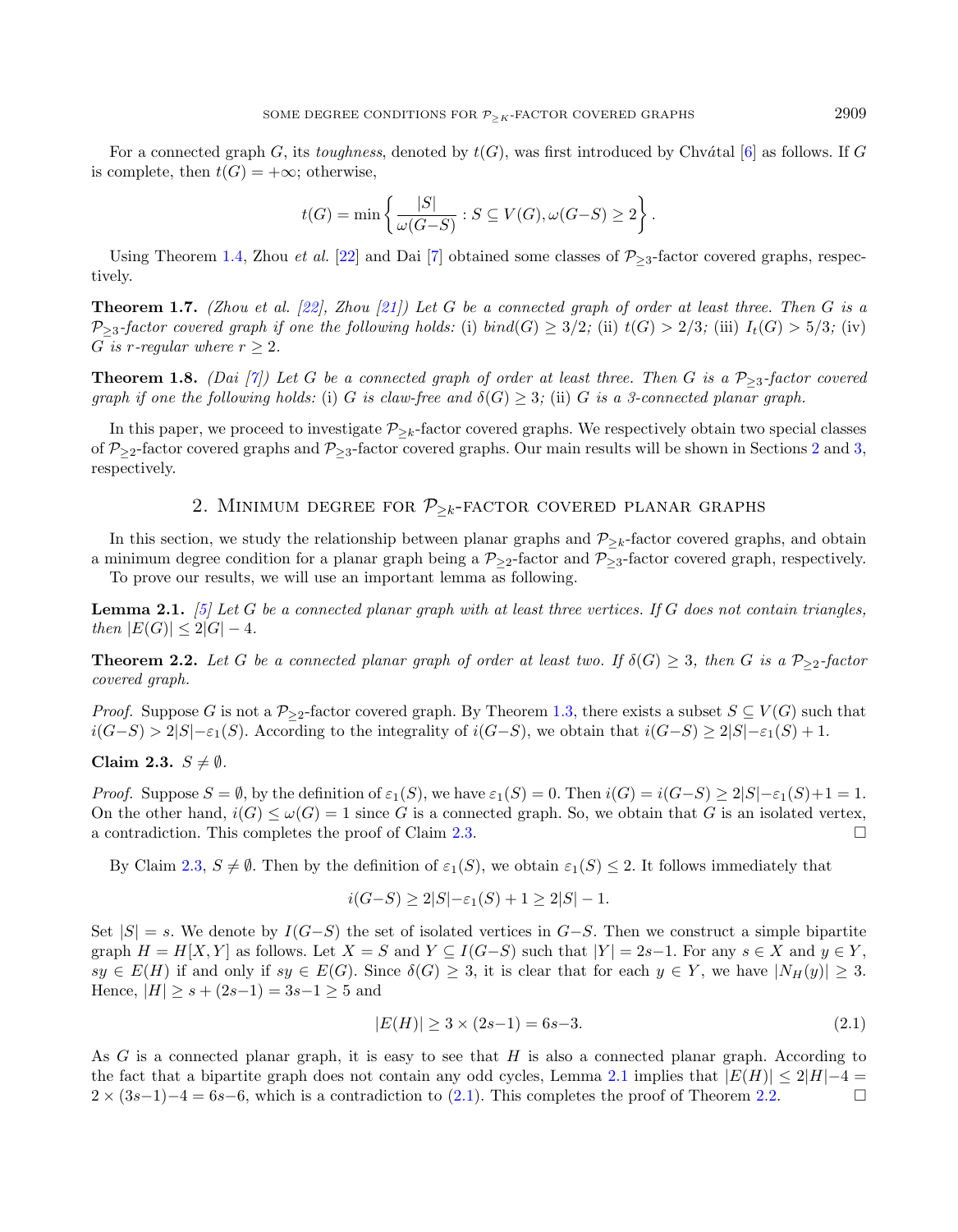It is not hard to find that the conditions in Theorem [2.2](#page-2-4) is not sufficient for a graph to be a  $P_{\geq 3}$ -factor covered graph. However, if we strengthen the conditions on connectivity and minimum degree, then we could obtain a minimum degree condition for the existence of  $P_{\geq 3}$ -factor covered planar graphs.

### <span id="page-3-1"></span>**Theorem 2.4.** Let G be a connected planar graph. If  $\delta(G) \geq 4$ , then G is a  $\mathcal{P}_{\geq 3}$ -factor covered graph.

*Proof.* Suppose G is not a  $\mathcal{P}_{\geq 3}$ -factor covered graph. By Theorem [1.4,](#page-1-0) there exists a subset  $S \subseteq V(G)$  such that  $sun(G-S) > 2|S|-\varepsilon_2(S)$ . According to the integrality of  $sun(G-S)$ , we obtain that  $sun(G-S) \geq 2|S|-\varepsilon_2(S)+$ 1. We distinguish three cases below to show that G is a  $P_{\geq 3}$ -factor covered graph.

Case 1.  $S = \emptyset$ .

In this case, by the definition of  $\varepsilon_2(S)$ , we have  $\varepsilon_2(S) = 0$ . Since G is a connected graph,  $\sin(G) \leq \omega(G) = 1$ . On the other hand, we obtain that

$$
sun(G) = sun(G-S) \ge 2|S| - \varepsilon_2(S) + 1 = 1.
$$

It follows easily that  $sun(G) = 1$ , *i.e.*, G is a big sun. By the definition of sun, it contradicts the fact that  $\delta(G) > 4$ . This completes the proof of Case 1.

Case 2.  $|S| = 1$ .

In this case, we obtain  $\varepsilon_2(S) \leq 1$  by the definition of  $\varepsilon_2(S)$ . It follows immediately that

$$
sun(G-S) \ge 2|S| - \varepsilon_2(S) + 1 \ge 2.
$$

Let C be sun component of  $G-S$  and x a vertex of  $V(C)$  such that  $d_C(x) \leq 1$ . Since  $\delta(G) \geq 4$ , we have

<span id="page-3-0"></span>
$$
|S| \ge d_G(x) - d_C(x) \ge \delta(G) - 1 \ge 3.
$$

This contradiction completes the proof of Case 2.

Case 3.  $|S| \ge 2$ .

In this case, we obtain  $\varepsilon_2(S) \leq 2$  by the definition of  $\varepsilon_2(S)$ . It follows immediately that

$$
sun(G-S) \ge 2|S| - \varepsilon_2(S) + 1 \ge 2|S| - 1.
$$

Set  $|S| = s$ . We denote by  $Sun(G-S)$  the set of sun components in  $G-S$ . Since  $sun(G-S) \ge 2|S|-1$ , let  $C_1, C_2, \ldots, C_{2s-1}$  be 2s-1 distinct sun components where  $C_i \in Sun(G-S)$  for any  $1 \le i \le 2s-1$ .

Then we construct a simple bipartite graph  $H = H[X, Y]$  as follows. For each  $i \in [1, 2s-1]$ , choose vertex  $c_i \in V(C_i)$  such that  $d_{C_i}(c_i) \leq 1$ . Let  $X = S$  and  $Y = \{c_1, c_2, \ldots, c_{2s-1}\}$ . For any  $s \in X$  and  $c_i \in Y$ ,  $sc_i \in E(H)$ if and only if  $sc_i \in E(G)$ . Since  $\delta(G) \geq 4$ , it is clear that for each  $1 \leq i \leq 2s-1$ , we have  $|N_H(c_i)| \geq 3$ . Hence,  $|H| = s + (2s-1) = 3s-1 \geq 5$  and

$$
|E(H)| \ge 3 \times (2s - 1) = 6s - 3. \tag{2.2}
$$

As  $G$  is a connected planar graph, it is easy to see that  $H$  is also a connected planar graph. According to the fact that a bipartite graph does not contain any odd cycles, Lemma [2.1](#page-2-2) implies that

$$
|E(H)| \le 2|H| - 4 = 2 \times (3s - 1) - 4 = 6s - 6,
$$

which is a contradiction to  $(2.2)$ . This completes the proof of Case 3.

Combining Case 1–3, Theorem [2.4](#page-3-1) is proved. □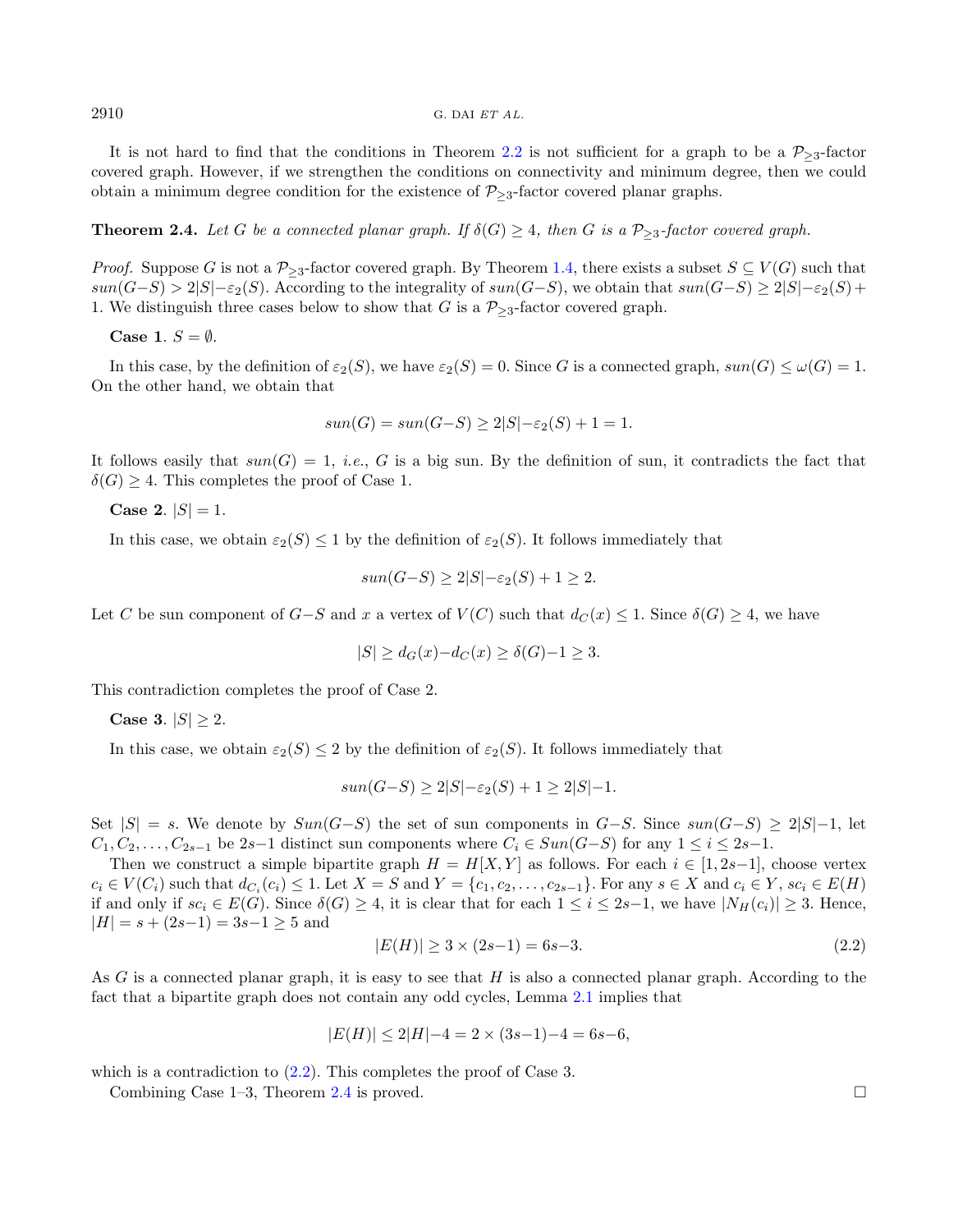### <span id="page-4-1"></span>3. DEGREE CONDITIONS FOR  $P_{\geq k}$ -FACTOR COVERED GRAPHS

<span id="page-4-0"></span>In this section, we mainly investigate the relationship between the maximum degree of any pairs of nonadjacent vertices and  $\mathcal{P}_{\geq k}$ -factor covered graph, and obtain a degree condition for the existence of  $\mathcal{P}_{\geq 2}$ -factor and  $P_{\geq 2}$ -factor covered graphs, respectively.

<span id="page-4-4"></span>**Theorem 3.1.** Let  $G$  be a connected graph of order at least two. If

$$
\max\{d_G(u), d_G(v)\} > \left\lceil \frac{n+1}{3} \right\rceil
$$

for all pairs of non-adjacent vertices u and v of G, then G is a  $P_{\geq 2}$ -factor covered graph.

*Proof.* Suppose G is not a  $\mathcal{P}_{\geq 2}$ -factor covered graph. By Theorem [1.3,](#page-1-1) there exists a subset  $S \subseteq V(G)$  such that  $i(G-S) > 2|S|-\varepsilon_1(S)$ . Let  $I(G-S)$  be the set of isolated vertices of  $G-S$ . According to the integrality of  $i(G-S)$ , we obtain that

<span id="page-4-3"></span>
$$
i(G-S) \ge 2|S| - \varepsilon_1(S) + 1. \tag{3.1}
$$

<span id="page-4-2"></span>Claim 3.2.  $|S| \ge 2$ .

*Proof.* If  $S = \emptyset$ , then  $\varepsilon_1(S) = 0$ . By  $(3.1)$ ,  $i(G) = i(G-S) \geq 1$ . On the other hand,  $i(G) \leq \omega(G) = 1$ . So, we obtain that  $G$  is an isolated vertex, a contradiction.

Thus, we may assume  $|S| = 1$ , then  $\varepsilon_1(S) \le 1$ . By  $(3.1)$ , we have that  $i(G-S) \ge 2|S| - \varepsilon_1(S) + 1 \ge 2|S| \ge 2$ . As  $I(G-S)$  is independent in G, there is a vertex  $x \in I(G-S)$  such that  $d_G(x) > \lceil \frac{n+1}{3} \rceil \geq \frac{n+1}{3}$ . Then we have that  $|S| \geq d_G(x) > \frac{n+1}{3}$  since  $N_G(x) \subseteq S$ . It follows that  $i(G-S) \geq 2|S| > \frac{2n+2}{3}$  and thus

$$
n \ge |S| + i(G-S) > \frac{n+1}{3} + \frac{2n+2}{3} = n+1,
$$

a contradiction. This completes the proof of Claim [3.2.](#page-4-2) ⊓⊔

By Claim [3.2](#page-4-2) and [\(3.1\)](#page-4-1), we have  $\varepsilon_1(S) \leq 2$  and

$$
i(G-S) \ge 2|S| - \varepsilon_1(S) + 1 \ge 2|S| - 1 \ge 3. \tag{3.2}
$$

Since  $I(G-S)$  is an independent set of G, there exists  $x \in I(G-S)$  such that  $d_G(x) > \lceil \frac{n+1}{3} \rceil \geq \frac{n+1}{3}$ . Then we have  $|S| \geq d_G(x) > \frac{n+1}{3}$  since  $N_G(x) \subseteq S$ . It follows from  $(3.2)$  that  $i(G-S) \geq 2|S|-1 > \frac{2n-1}{3}$  and thus

$$
n \ge |S| + i(G-S) > \frac{n+1}{3} + \frac{2n-1}{3} = n.
$$

This contradiction completes the proof of Theorem [3.1.](#page-4-4)

<span id="page-4-7"></span>**Theorem 3.3.** Let G be a connected graph of order  $n \ge 7$ . Then G is a  $\mathcal{P}_{\ge 3}$ -factor covered graph if

$$
\max\{d_G(u), d_G(v)\} > \left\lceil \frac{n+2}{3} \right\rceil
$$

for all pairs of non-adjacent vertices  $u$  and  $v$  of  $G$ .

<span id="page-4-6"></span>*Proof.* Suppose G is not a  $P_{\geq 3}$ -factor covered graph. By Theorem [1.4,](#page-1-0) there exists a subset  $S \subseteq V(G)$  such that  $sun(G-S) > 2|S| - \varepsilon_2(S)$ . According to the integrality of  $sun(G-S)$ , we obtain that

$$
sun(G-S) \ge 2|S| - \varepsilon_2(S) + 1. \tag{3.3}
$$

<span id="page-4-5"></span>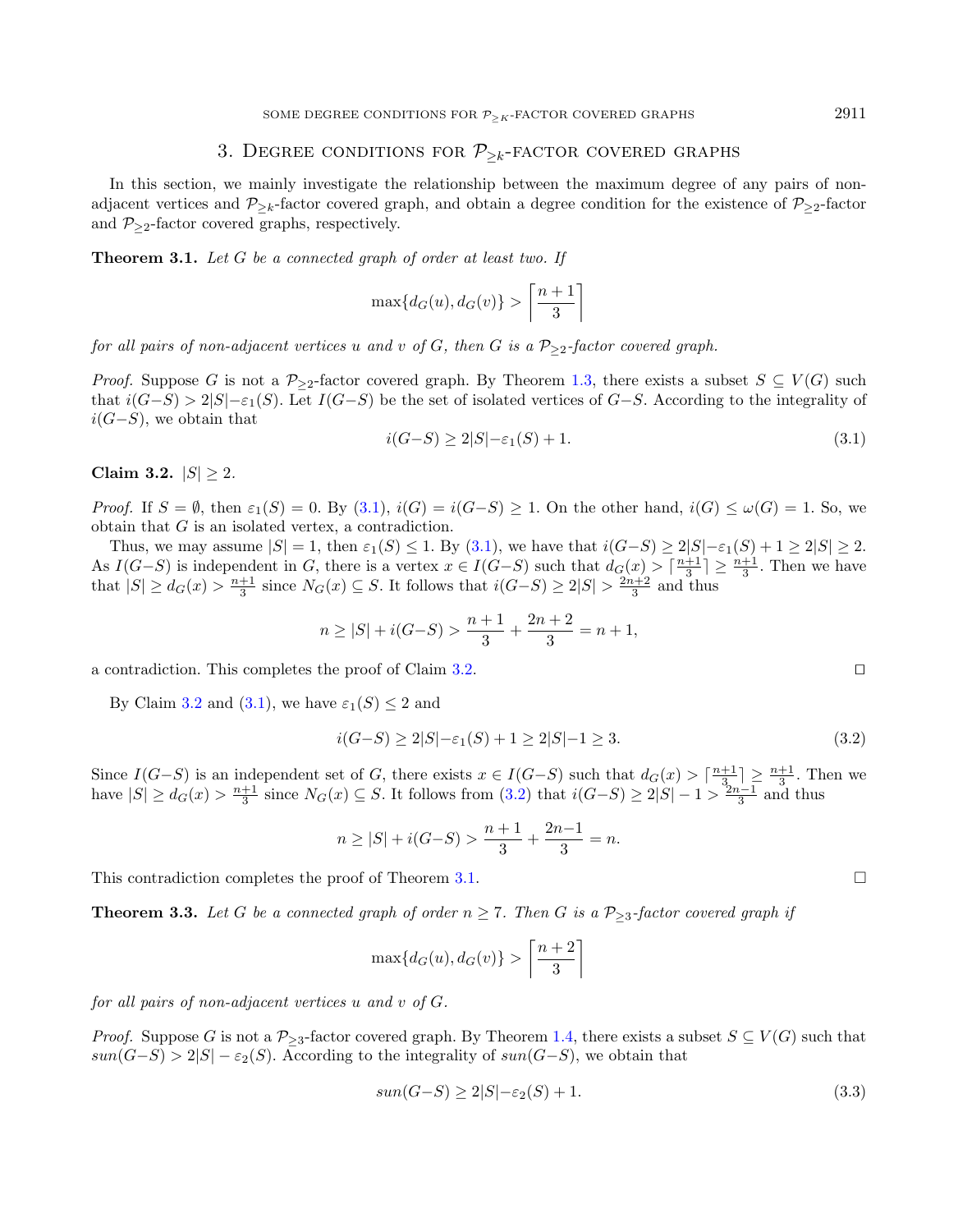Claim 3.4.  $S \neq \emptyset$ .

Proof. Suppose  $S = \emptyset$ , then  $\varepsilon_2(S) = 0$ . By [\(3.3\)](#page-4-5),  $sun(G) = sun(G-S) \ge 1$ . On the other hand,  $sun(G) \le$  $\omega(G) = 1$ . So, we obtain that G is a big sun containing at least 7 vertices. It follows that there exist two vertices of degree one, denoted by  $\{u, v\}$ , which contradicts that  $\max\{d_G(u), d_G(v)\} > \left\lceil \frac{n+2}{3} \right\rceil \geq 3$ . This completes the proof of Claim [3.4.](#page-4-6) □

By Claim [3.4](#page-4-6) and [\(3.3\)](#page-4-5), we have  $|S| \ge 1$ . If  $|S| = 1$ , then  $\varepsilon_2(S) = 1$  and

<span id="page-5-1"></span><span id="page-5-0"></span>
$$
sun(G-S) \ge 2|S| - \varepsilon_2(S) + 1 \ge 2|S| \ge 2. \tag{3.4}
$$

If  $|S| = 1$ , then  $\varepsilon_2(S) = 2$  and

$$
sun(G-S) \ge 2|S| - \varepsilon_2(S) + 1 \ge 2|S| - 1 \ge 3. \tag{3.5}
$$

·

Case 1.  $i(G-S) > 2$ .

Let  $\{x, y\}$  be two distinct isolated vertices of  $G-S$ . Since  $\max\{d_G(x), d_G(y)\} > \lceil \frac{n+2}{3} \rceil \geq \frac{n+2}{3}$  and  $N_G(x) \cup$  $N_G(y) \subseteq S$ , we have that

$$
|S| \ge \max\{d_G(x), d_G(y)\} > \frac{n+2}{3}
$$

It follows from [\(3.4\)](#page-5-0) and [\(3.5\)](#page-5-1) that  $sun(G-S) \ge 2|S| - 1 > \frac{2n+1}{3}$  and thus

$$
n \ge |S| + \sup(G - S) > \frac{n+2}{3} + \frac{2n+1}{3} = n+1,
$$

a contradiction.

Case 2.  $i(G-S)$  ≤ 1.

In this case, by [\(3.4\)](#page-5-0) and [\(3.5\)](#page-5-1), there exist at least two suns of  $G-S$ , denoted by  $C_1, C_2, \ldots, C_t$  where  $t \geq 2$ . We choose  $c_i \in V(C_i)$  such that  $d_{C_i}(c_i) \leq 1$ , where  $i = 1, 2$ . Obviously,  $c_1c_2 \notin E(G)$ . Then  $\max\{d_G(c_1), d_G(c_2)\} >$  $\lceil \frac{n+2}{3} \rceil \ge \frac{n+2}{3}$ . Without of generality, we assume  $d_G(c_1) > \frac{n+2}{3}$ . Since  $d_S(c_1) = d_G(c_1) - d_{C_1}(c_1) > \frac{n+2}{3} - 1 = \frac{n-1}{3}$ . we have that  $|S| \geq d_S(c_1) > \frac{n-1}{3}$ . It follows from [\(3.4\)](#page-5-0) and [\(3.5\)](#page-5-1) that

$$
sun(G-S) \ge 2|S| - 1 > \frac{2n-2}{3} - 1,
$$

and thus

$$
n \ge |S| + 2 \times \sin(G - S) - i(G - S)
$$
  
> 
$$
\frac{n-1}{3} + 2 \times \left(\frac{2n-2}{3} - 1\right) - 1
$$
  
= 
$$
\frac{5n-5}{3} - 3 \ge n.
$$

This contradiction completes the proof of Theorem [3.3.](#page-4-7)

Acknowledgements. This work was supported by the National Natural Science Foundation of China (Grant Nos. 11871280, 11971349 and U1811461), the Natural Science Foundation of Guangdong Province (Grant No. 2020B1515310009) and Qinglan Project of Jiangsu Province.